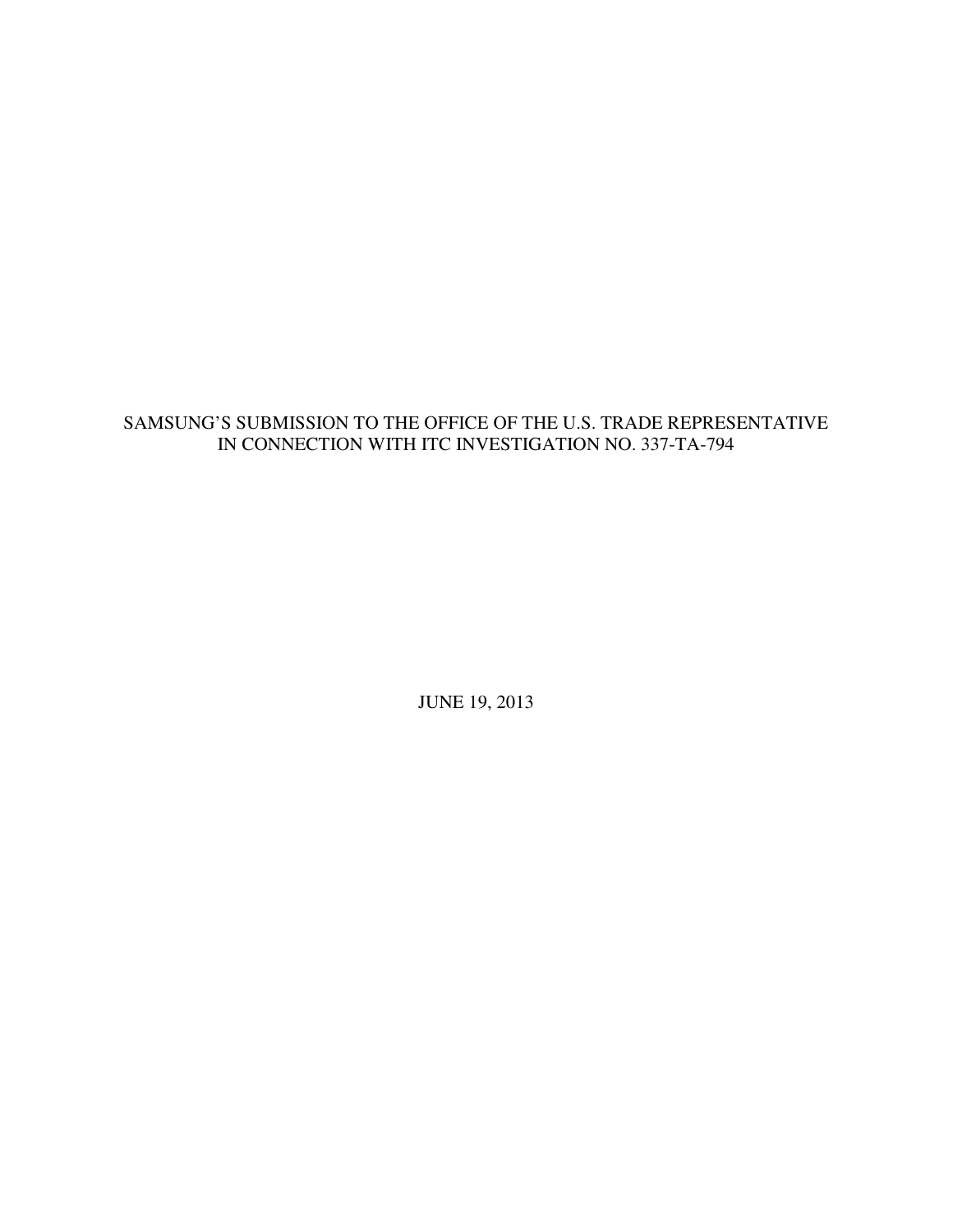Samsung Electronics Co., Ltd. and Samsung Telecommunications America, LLC ("Samsung") appreciate and welcome the opportunity to submit this statement relating to the Section 337(j) review of the remedial orders issued in ITC Inv. No. 337-TA-794 to the U.S. Trade Representative and members of the Trade Policy Staff Committee. As discussed herein, there are no policy reasons to disapprove of the Commission's remedial orders resulting from this investigation. In particular, the limited impact this exclusion order will have does not begin to approach that caused by several recently issued exclusion orders on smartphones that were allowed to take effect, and any concerns regarding the potential for abuse of standard essential patents ("SEPs") do not apply on the clear facts found by the Commission in this investigation.

 While Samsung fully supports the FTC, Justice Department, and Patent Office's concerns that injunctions and exclusion orders should not be used by patent holders to engage in "hold-up" activities (Samsung is presently a respondent in two such investigations at the ITC), this investigation demonstrates that a bright-line rule prohibiting exclusion orders for SEP infringement would be misplaced because it would create incentives for implementers to unreasonably refuse to negotiate and enter into FRAND licenses for their infringing use of essential IPR—a problem known as "reverse hold up" and characterized by Apple's stance as an unwilling licensee to Samsung's portfolio of declared essential patents, including the '348 patent at issue here.

 Samsung has participated in over forty Section 337 investigations, predominantly as a respondent. Apple is also a frequent participant before the ITC, filing six complaints against its competitors in the last three years, including the 796 investigation against Samsung that will be decided in August. Samsung firmly believes that technology companies should compete in the market, not the courtroom, and should negotiate licensing arrangements that respect the technological contributions of others. Samsung is proud of its contributions to the development of mobile telephony, and began producing cell phones commercially in 1988. Samsung is now the world's largest manufacturer of smartphones, with thousands of US employees engaged in research and other activities across the United States developing the next generation of mobile devices.

 Samsung filed this action only after Apple both refused to negotiate toward a patent license and sued Samsung for patent infringement. This litigation is not an isolated event between the companies, but is one part of a global conflict started by Apple that has spanned several years. Samsung placed a generous, FRAND-compliant offer for a license including the '348 patent on the table well before the ITC's decision, the ITC validated that offer, and it still stands. While Apple can accept that offer at any time and avoid the 794 exclusion order, Samsung did not present it as a "take it or leave it" option.

 $\mathcal{L} = \mathcal{L} \left( \mathcal{L} \right)$  $\mathcal{L} = \mathcal{L} \left( \mathcal{L} \right)$ 

. As discussed below,

because Apple has refused to even engage in negotiations of a FRAND license to Samsung's SEPs, Samsung deserves the exclusion order issued by the ITC to be allowed to take effect.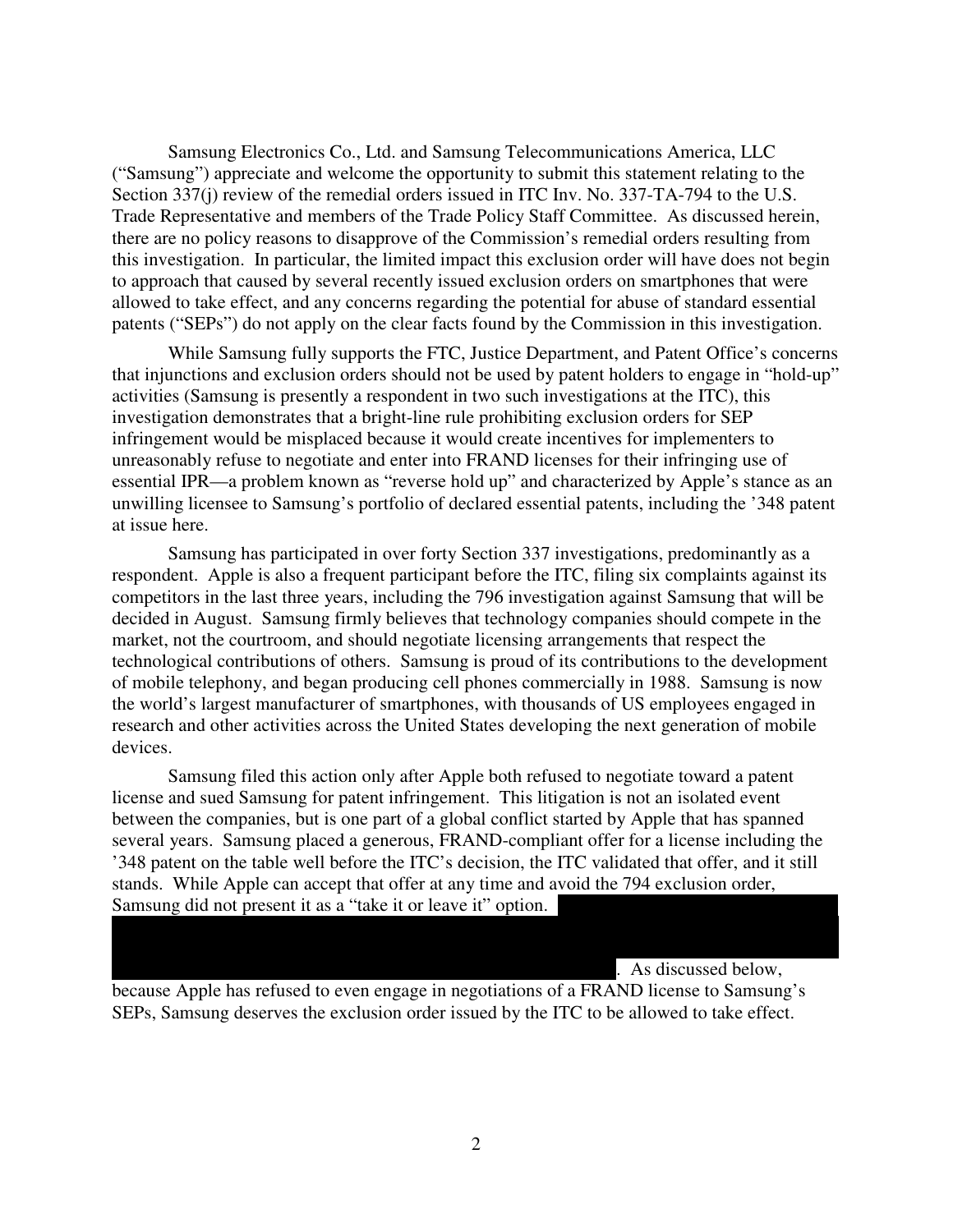#### *The limited impact of this exclusion order dispels any economic policy concerns*

 The ITC's limited exclusion order (LEO) currently applies only to two commercially available models of Apple products: the GSM versions of its iPhone 4 mobile telephone and the iPad 2 tablet computer.<sup>1</sup> Both of these low-end Apple products are currently approaching the end of their life cycles. Exclusion of these devices will have a much smaller impact on the market and consumers than other recently allowed exclusion orders.

 The iPhone 4 was released in June 2010. Unlike Apple's more recently released iPhone 5, the iPhone 4 does not support broadband 4G network access. Apple generally sells three versions of its smartphones at three price points. For example, AT&T currently offers the iPhone 4 for free with a 2 year contract, the iPhone 4S for \$99; and its flagship iPhone 5 for \$199. Whenever Apple introduces a new phone, it discontinues the phone at the bottom of the range and shifts the others down a notch. While Apple keeps its marketing plans secret, based on past behavior the iPhone 4 will likely be phased out within the next few months. Moreover, the LEO applies only to the iPhone 4 model A1332 that is designed to work on GSM-based networks, such as AT&T and T-Mobile. The iPhone 4 model sold for use on CDMA-based networks, such as those owned by Verizon and Sprint, is not affected.

 The iPad 2 was released in March 2011. Since then, three new iPad versions have been released, including the current, fourth generation version being marketed as "iPad with Retina display," and the iPad Mini. The iPad 2 is available in three models: WiFi only, WiFi + 3G GSM, sold for exclusive access to the AT&T network, and WiFi + 3G CDMA, sold for the Verizon network. Like iPhones, the more recent versions of iPads are sold at higher price points, though the iPad mini is less expensive than the iPad 2. Only the model A1396 iPad 2 is subject to the LEO. The WiFi only and CDMA versions of the iPad 2, all versions of the iPad with Retina display and the iPad mini are not subject to the LEO.

 Apple did not provide the Commission with current data regarding its import and sale of products subject to the exclusion order in its April, 2013 submissions on remedy and the public  $\blacksquare$ 

 $\mathcal{L} = \mathcal{L} \left( \mathcal{L} \right)$ 

 $\frac{2}{\cdot}$  $^{2}$  Apple did not

mention whether most of those sales occurred in the first half of 2012, before the launch of the iPhone 5 or fourth generation iPad with Retina display. Nor did Apple inform the Commission whether it already has plans to discontinue these models as new products are released this year. Even assuming Apple surprises the market by not introducing a new iPhone and iPad this year, the impact from withdrawal of the two affected products from the market will be far smaller than the impact of the recently approved exclusion orders against Motorola (337-TA-744) and HTC

 $\overline{a}$ 

| | | | | | | | | | | | | | | | | | | | | | | | | | | | | | | | | | | | | | | | | | | | | | | | | | | | | | | | | | | | | | | | | | | | | | | | | | | | | | | | | | |

<sup>&</sup>lt;sup>1</sup> Depending on the baseband processor used in Apple's products to connect to UMTS bands, future models of mobile devices could become subject to the LEO. This processor selection is completely in Apple's control.

<sup>&</sup>lt;sup>2</sup> See Apple's Submission in Response to the Commission's Request for Additional Written Submissions on Remedy and the Public Interest at 13 (Apr. 3, 2013)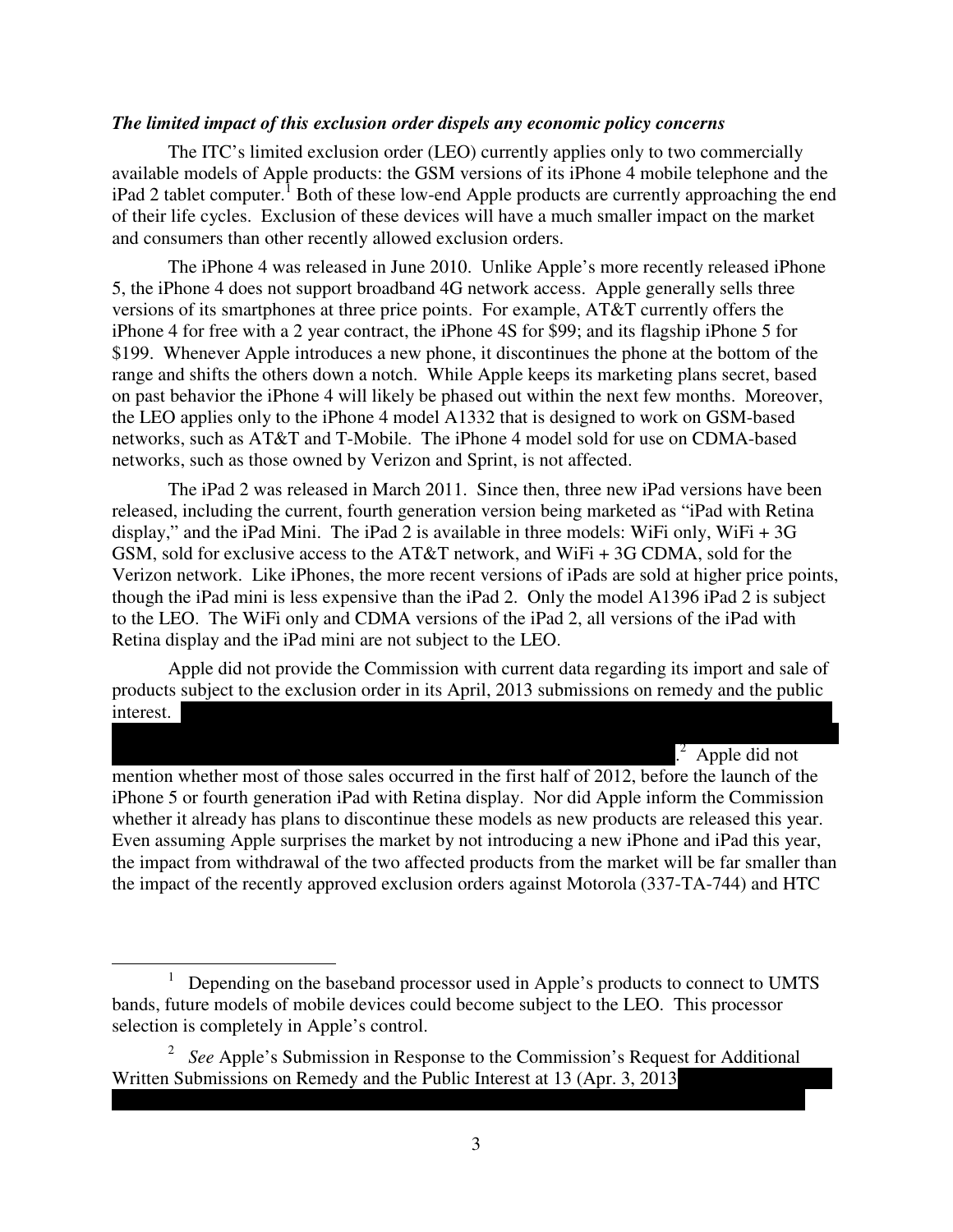#### $(337-TA-710).$

l

 $\frac{1}{3}$  $3 \text{ yet Apple told the Commission in the 710 investigation that:}$ 

The mobile communications industry is intensely competitive, and thus the exclusion of HTC's Infringing Products (which constitute only a small share of the industry) will have no material impact on competitive conditions.

*See* Apple's Reply on Remedy, Public Interest and Bonding, Inv. 337-TA-710 at 11 (Oct. 17, 2011). If excluding all of HTC's Android smartphones would have "no material impact" on competitive conditions,

 $\mathcal{L} = \mathcal{L} \left( \mathcal{L} \right)$  $\mathcal{L} = \mathcal{L} \left( \mathcal{L} \right)$ 

. *See id.* at 14 ("HTC itself recognizes that its Infringing Products are used by a relatively small portion of the overall market, only 14% of overall postpaid smartphone subscribers as of June 30, 2011. Thus, the intense competition in the industry and numerous manufacturers could easily replace the relatively small market share of HTC's Infringing Products, if excluded.").

 Nor would exclusion of these two Apple products have a material impact on consumers. Those who feel locked into Apple's closed iOS ecosystem can upgrade to a broadband 4G iPhone 5 or iPad with Retina display.<sup>4</sup> Apple has recently told the Commission in the 796 investigation that it has considerable flexibility in its supply chain, and should easily accommodate such vertical moves. Those consumers who do not feel locked into Apple's iOS ecosystem can find many more 3G and 4G substitute smartphones and tablets from over a dozen manufacturers.

 Apple argued to the Commission that exclusion of only GSM mobile devices would upset competitive conditions at US carriers because it would only impact GSM carriers such as AT&T and  $\overline{T}$ -Mobile.<sup>5</sup> Apple failed to mention that it did not sell its phones to  $T$ -Mobile until 2013, and has played carriers off each other for years. No carrier except AT&T has ever been permitted to sell the infringing GSM iPad 2. Finally, it is worth noting that the ITC has protected consumers who currently own the excluded products by including an exception to the exclusion order permitting refurbished articles imported on or before June 3, 2015 for use as a replacement for identical articles that were imported prior to the date of the LEO.

 In sum, the limited impact of the LEO on current Apple products raises no economic policy concerns sufficient to take the extraordinary and nearly unprecedented step of disapproval of the LEO.

<sup>3</sup> *See* comScore, "Mobile Future in Focus 2013," at 21(Feb. 2013) (listing 2012 smartphone market shares for HTC (10.2%) and Motorola (9.1%)).

<sup>&</sup>lt;sup>4</sup> See Peter Burroughs "Apple Said to Start iPhone Trade-in Program in Stores," (June 6, 2013) (reporting on new Apple program to allow GSM iPhone 4 owners a free upgrade to iPhone 5), available at http://www.bloomberg.com/news/2013-06-06/apple-said-to-start-trade-inprogram-to-boost-new-models.html

<sup>5</sup> *See* Apple's Submission in Response to the Commission's Request for Additional Written Submissions on Remedy and the Public Interest at 12 (Apr. 3, 2013).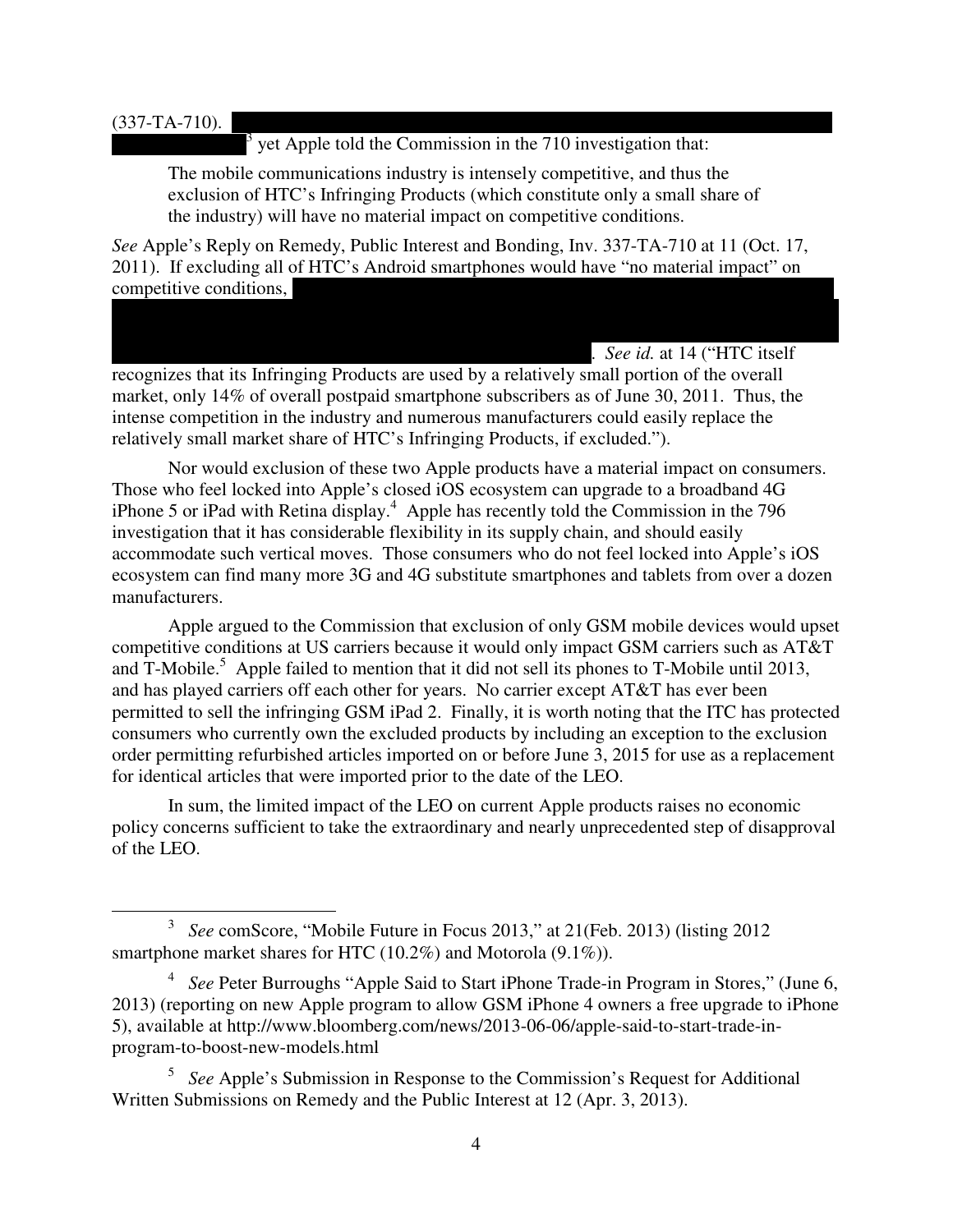### *The limited exclusion order will have no impact on public health, welfare, US production, or foreign relations*

 The limited range of excluded Apple devices negates any impact on public health and welfare, because a number of alternative devices (including non-excluded Apple products) can replace the E911 functionality and health and safety applications that may be run on the GSM iPhone 4 and iPad 2. There will be no shortages of substitute products to consumers, physicians or first responders, and neither of the excluded products is even capable of broadband 4G connectivity needed to run more sophisticated health and safety applications.

 All of the excluded Apple products are manufactured in China by contract manufacturers unrelated to Apple, and there is no US production of smartphones or tablets in the United States to be impacted. Finally, the exclusion will not impact the United States' foreign relations with China any more than the recent exclusion of Motorola and HTC smartphones, which are also manufactured in China. There remain plenty more Chinese manufactured electronic devices (including those made for Apple) that will not be impacted by the LEO.

### *This is not the right case for a broad pronouncement about the enforceability of standardsrelated patents at the ITC*

 Samsung believes that standard essential patents subject to a FRAND commitment should not be eligible for an injunction or exclusion order except in those cases where the implementer of a standard is clearly unwilling to license SEPs on FRAND terms.

. In this circumstance, an exclusion order is appropriate.

 After careful analysis of the facts and Apple's arguments, the Commission determined that Samsung complied with its FRAND obligations and Apple failed on its FRAND defenses.<sup>6</sup>

 $\mathcal{L} = \mathcal{L} \left( \mathcal{L} \right)$  $\mathcal{L} = \mathcal{L} \left( \mathcal{L} \right)$  $\mathcal{L} = \mathcal{L} \left( \mathcal{L} \right)$  $\mathcal{L} = \mathcal{L} \left( \mathcal{L} \right)$  $\mathcal{L} = \mathcal{L} \left( \mathcal{L} \right)$  $\mathcal{L} = \mathcal{L} \left( \mathcal{L} \right)$  $\mathcal{L} = \mathcal{L} \left( \mathcal{L} \right)$  $\mathcal{L} = \mathcal{L} \left( \mathcal{L} \right)$ 

 $\mathcal{L} = \mathcal{L} \left( \mathcal{L} \right)$  $\mathcal{L} = \mathcal{L} \left( \mathcal{L} \right)$ 

 $\mathcal{L} = \mathcal{L} \left( \mathcal{L} \right)$ Given Apple's

deliberate strategy to avoid licensing SEPs, Samsung had to choose between allowing Apple free and unfettered use of its most important patents or to respond to Apple's patent lawsuits by availing itself of its right to initiate a Section 337 action at the International Trade Commission. Under the facts found by the Commission, the exclusion order should not be overturned.

 Apple's assertion that Samsung forfeited any right it might otherwise have had to obtain an exclusion order when it made a FRAND commitment for its declared essential UMTS patents

l <sup>6</sup> Samsung respectfully submits that the TPSC should carefully consider (and not second guess) the Commission's factual findings and that challenges to the Commission's findings should be left to the appellate courts.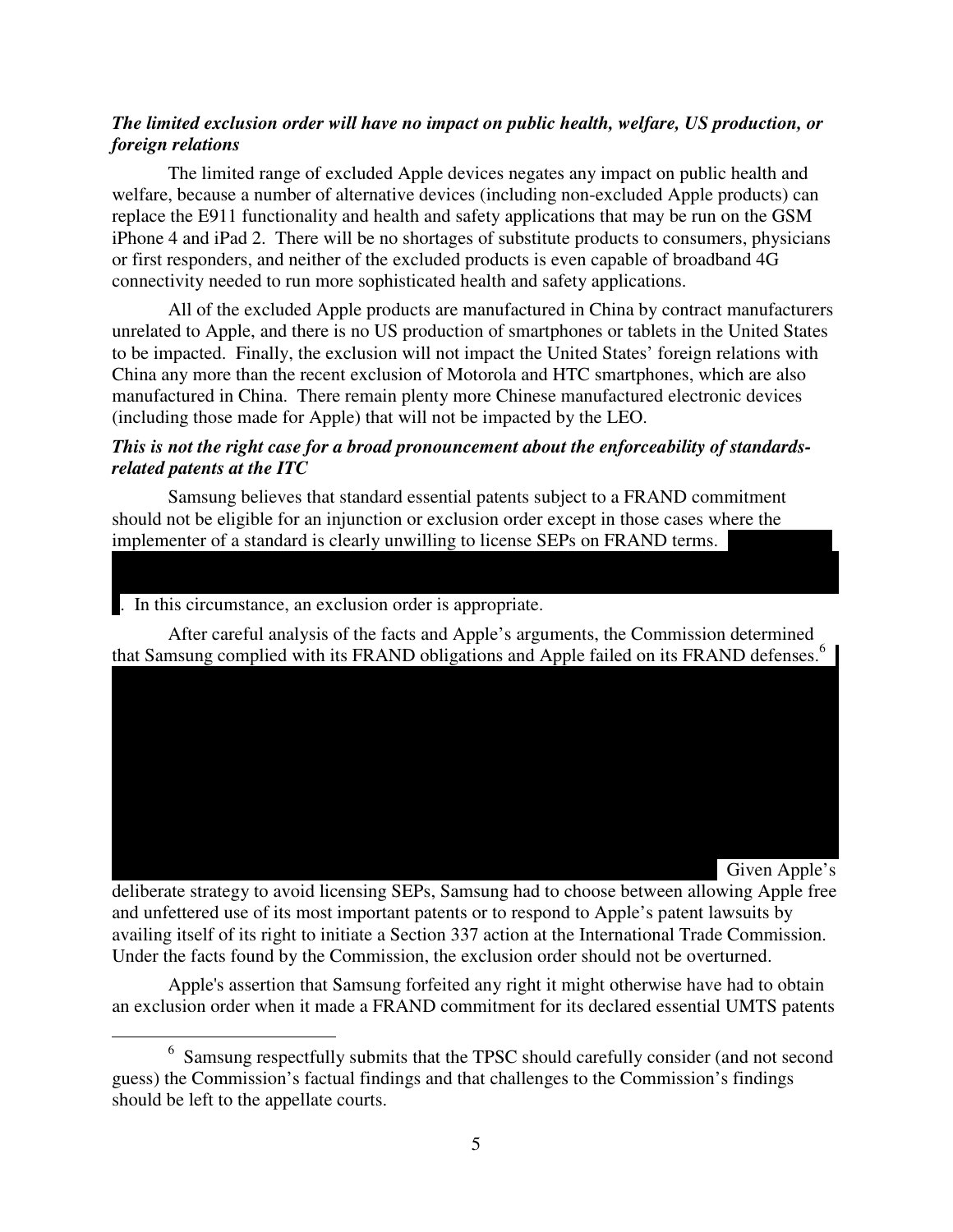has now been rejected twice: first, by the very same Northern District of California jury that initially awarded Apple more than \$1 billion in damages for alleged infringement of various Apple intellectual property rights, and now by the Commission after a full hearing on the merits and extensive public interest submissions from Apple, Samsung, and numerous third parties including consumer groups, electronic associations, and participants in standards organizations.

 $\mathcal{L} = \mathcal{L} \left( \mathcal{L} \right)$  $\mathcal{L} = \mathcal{L} \left( \mathcal{L} \right)$  $\mathcal{L} = \mathcal{L} \left( \mathcal{L} \right)$ 

#### *The ITC found that Apple's position illustrates the problem of "reverse patent hold-up"*

 Samsung has always honored its commitment to license its declared-essential patents on FRAND terms and conditions. Samsung has never refused to license its SEPs to other companies, including direct competitors like Apple. And Samsung has never offensively used its patents, essential or not, to keep competitors out of the market. To the contrary, as the Commission's opinion notes,

 $\mathcal{L} = \mathcal{L} \left( \mathcal{L} \right)$  $\mathcal{L} = \mathcal{L} \left( \mathcal{L} \right)$ 

 | | | | | | | | | | | | | | | | | | | | | | | | | | | | | | | | | | | | | | | | | | | | | | | | | | | | | | | | | | | | | | | | | | | | | | | | | | | | | | | |  $\mathcal{L} = \mathcal{L} \left( \mathcal{L} \right)$ 

 $\mathcal{L} = \mathcal{L} \left( \mathcal{L} \right)$ . In December 1998, Samsung submitted a general IPR licensing declaration to ETSI stating that should its technical proposals be incorporated into the UMTS standard, Samsung would make that IPR available on FRAND terms. Over time, Samsung submitted numerous undertakings to ETSI in which it promised to license patents that it believed might be essential to ETSI's work. Samsung submitted an undertaking in 2002 for the '348 patent that Apple was found to infringe, in which it promised to license that patent, to the extent it remained essential to an ETSI standard, on fair, reasonable, and non-discriminatory terms and conditions to any company that desired to implement that standard

 $\mathcal{L} = \mathcal{L} \left( \mathcal{L} \right)$  $\, , \,$ 

show that Samsung has honored that pledge.

 $\overline{a}$ 

| | | | | | | | | | | | | | | | | | | | | | | | | | | | | | | | | | | | | | | | | | | | | | | | | | | | | | |

 $\frac{7}{1}$ 

 The Commission's Opinion sets forth the parties' license negotiations in great detail, noting that the facts were largely undisputed.

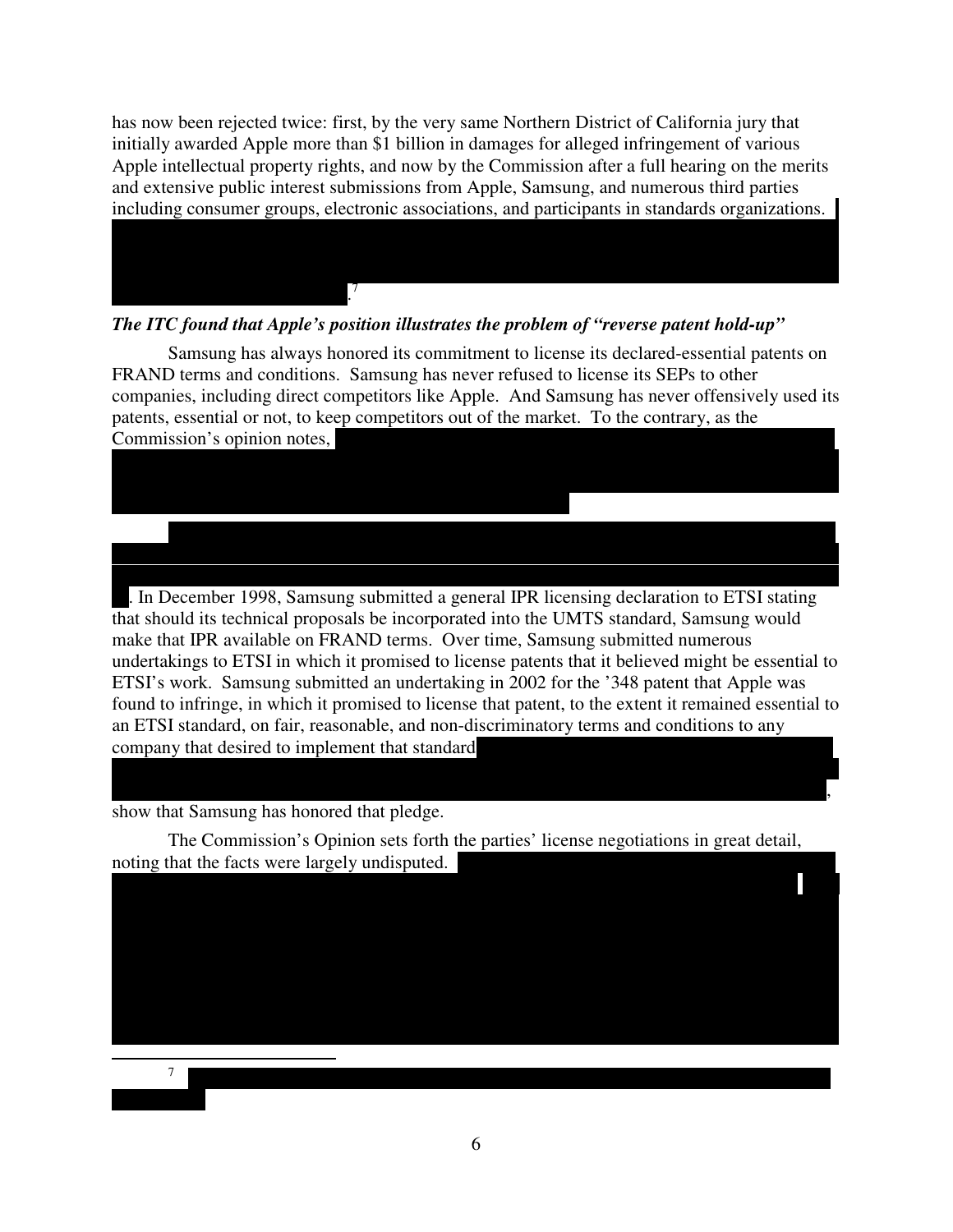

brief to the Commission, Apple publicly declared that "Apple should not have to pay any royalty at all" for a license including the '348 patent. Apple's Submission in Response to the Commission's Request for Additional Written Submissions on Remedy and the Public Interest at 49 (April 3, 2013). By any definition, Apple is an unwilling licensee of Samsung's declared essential patents.

The Commission found that concerns about the potential for patent holdup are not present here and that Apple utterly failed to prove an affirmative defense of patent misuse. Far from attempting to engage in hold-up, Samsung has licensed all comers,